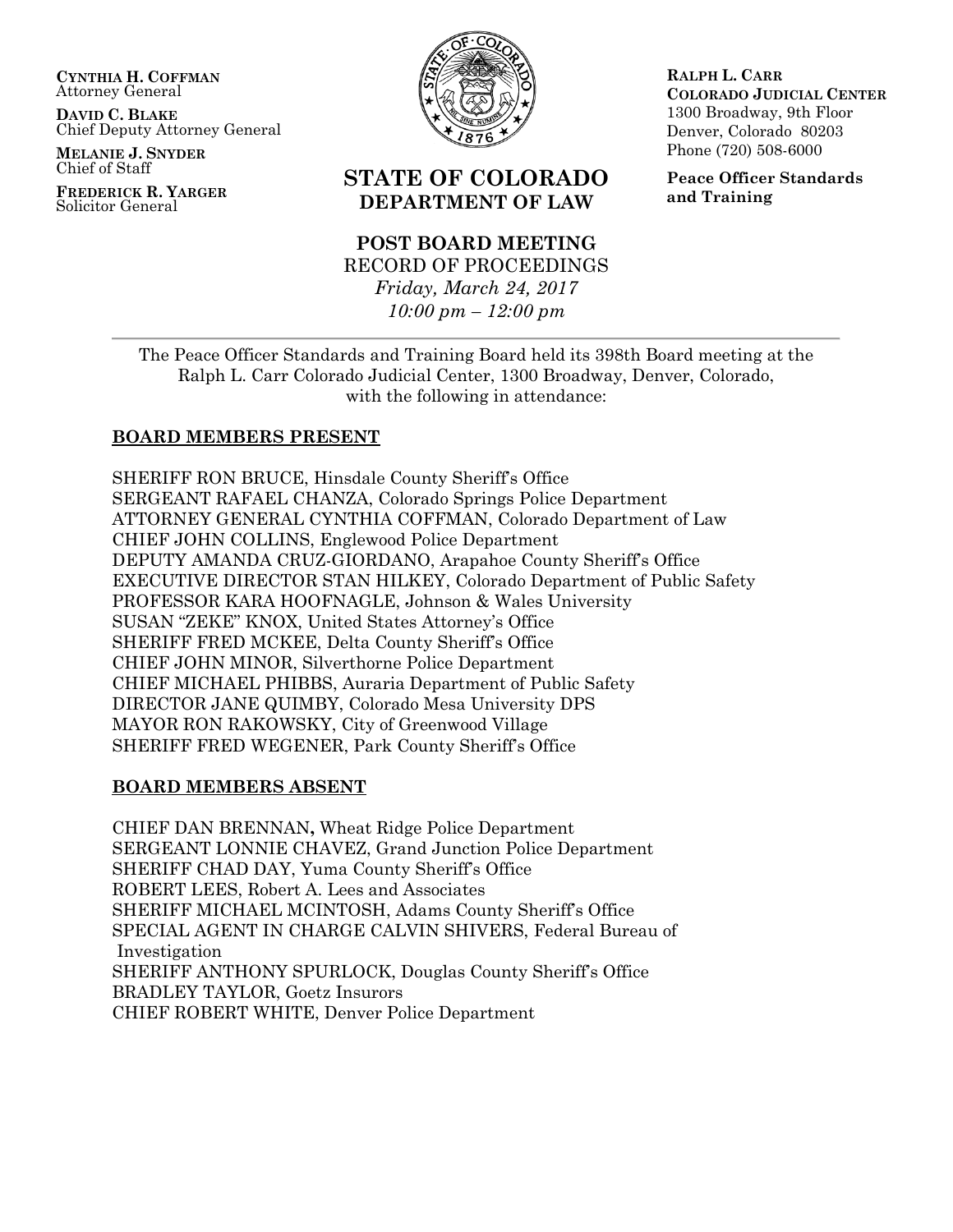## **BOARD COUNSEL**

### STACY WORTHINGTON

#### **POST STAFF MEMBERS**

CORY AMEND, Director BOB BAKER, In-Service Training Manager CAROLYN BERRY, Compliance Manager BECKY CALOMINO, Grant Manager SUSAN CARTER, Training Coordinator DAN GRIFFIN, Training Coordinator KIM HERNANDEZ, Grant Specialist LORI JENCKS, Administrative Assistant CRISTINE MACK, Investigator STEFANIE MACKEY, Grant Coordinator KIM RICHARDSON, Administrative Assistant

## **MEMBERS OF THE PUBLIC IN ATTENDANCE**

SERGEANT WILLIAM BAKER, Grand Junction Police Department SERGEANT RICK BAUGHMAN, Jefferson County Sheriff's Office SERGEANT DAVID CLARKE, Weld County Sheriff's Office LIEUTENANT JOHN COPPEDGE, Denver Police Department SERGEANT GRAHAM DUNNE, Aurora Police Department APRIL FOX, Arapahoe Community College ASSISTANT SAC JAMES JUDD, Federal Bureau of Investigation JANET LARSON, County Sheriffs of Colorado JULIE MCKEE COMMANDER KARL SMALLEY, Adams County Sheriff's Office SHERIFF KIRK TAYLOR, Pueblo County Sheriff's Office SHERIFF DAVID WALCHER, Arapahoe County Sheriff's Office DIRECTOR BUCKEY WALTERS, Arapahoe Community College RICH WEBB BOB WELTZER, PhD.

#### **Introductions:**

- 
- 1. **Welcome Executive Director Stan Hilkey**
- 2. **Pledge of Allegiance**
- 3. **Introduction of Board Members, SME Members, Staff and Guests**
- 4. **Formal Board Recognition of** Executive Director Stan Hilkey **New Board Members**

Exec Dir Hilkey welcomed Mayor Ron Rakowsky of Greenwood Village.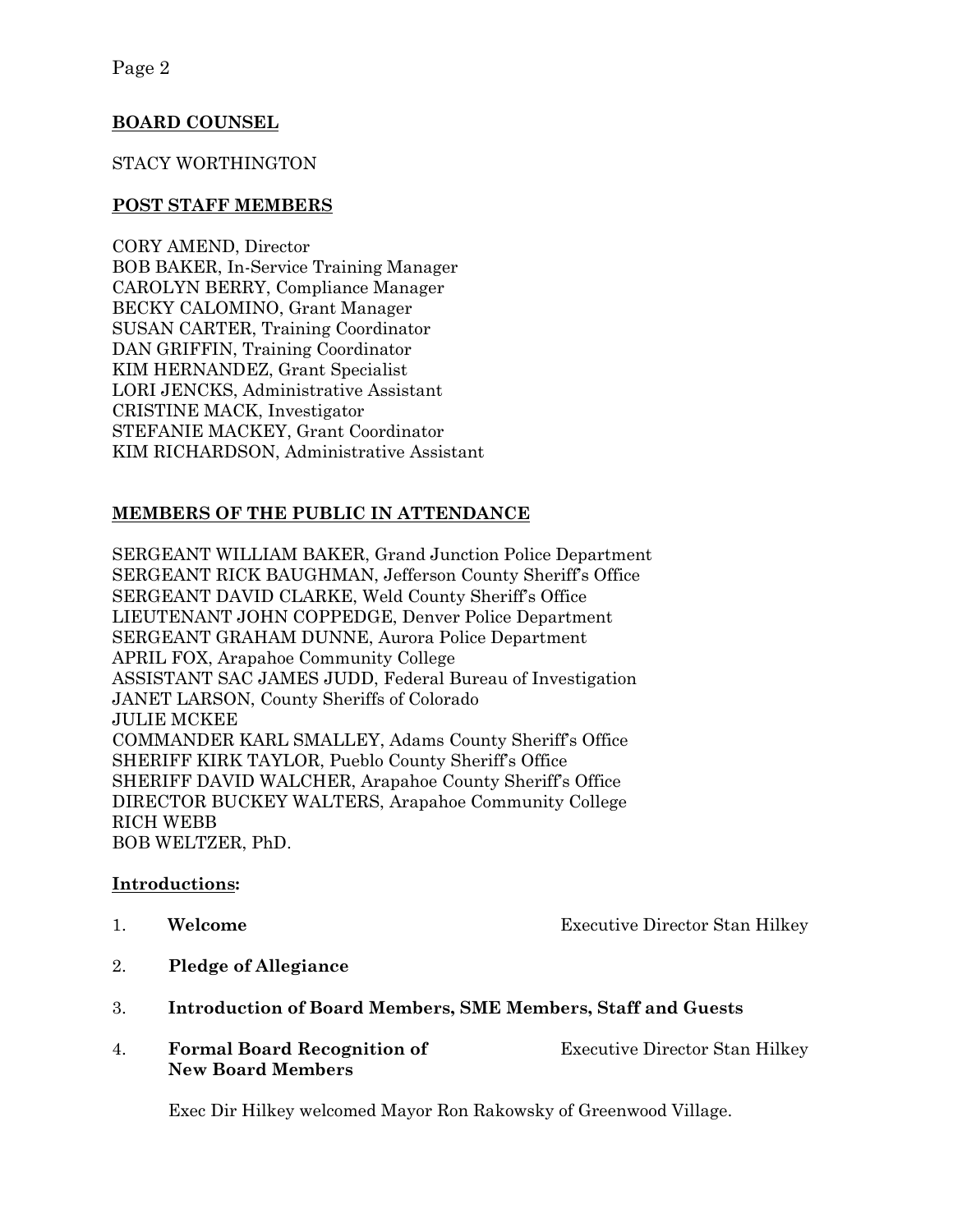Page 3

5. **Roll Call** Director Cory Amend

*No quorum. Twelve members present*

#### 6. **Subject Matter Expert Committee Reports**

A. Arrest Control Cmdr. Erik Bourgerie, Chair

Seven full skills instructors were approved. The inspection of Colorado Springs PD academy was reviewed and approved. One SBI to an instructor at CSPD was reviewed, and the previous SBI to a Denver PD instructor was referenced. It was determined there was no trend or change to procedures required. There have been 34 injuries in the past 10 years. The committee is requesting the total number of students who attended academies during that time to determine an injury rate. Proposed changes to POST rules were reviewed, including the proposed change to Rule 21 regarding use of operable firearms. The ACT Instructor program was approved, and the test out requirements will be reviewed at the next meeting.

Marijuana questions were reviewed, and several were removed as they were ambiguous. The Curriculum Bibliography materials will be reviewed and updated over the next six months. Test question review options are being discussed, whether it is a conflict of interest, whether outside resources should be utilized, etc. Two prospective members are awaiting approval, however, there was no quorum today. The Reserve Academic program is due for review, and a subcommittee will be taking on that task. Instruction Methodology is complete. After discussion it was determined that TCCC training may be used in lieu of first aid training to fulfill the first aid requirement for certification.

Sgt. Dennis Jackson, Lakewood PD, was approved as a full instructor. Quorum was via phone for approval. Some items were tabled until the next meeting for further discussion. There is an upcoming inspection at the Alamosa LEA. There was discussion of Rule 21 involving the use of operable firearms during training which will continue at next month's meeting.

D. Law Enforcement Driving Cmdr. Karl Smalley

Resignations were accepted from Sgt. Shannon Snuggs, Colorado Springs PD, and Sgt. Bob Major, Lakewood PD. Site/Safety plan for Pikes Peak International Raceway was approved for use by CSPD and EPSO. Five full instructors and one assistant instructor were approved. The operable firearm issue was discussed. There was discussion of the testing standards following an incident at Colorado Spring PD academy. CSPD requirements exceed POST requirements and the committee will leave resolution of the issue to

B. Curriculum Sgt. Graham Dunne, Chair

C. Firearms Sgt. William Baker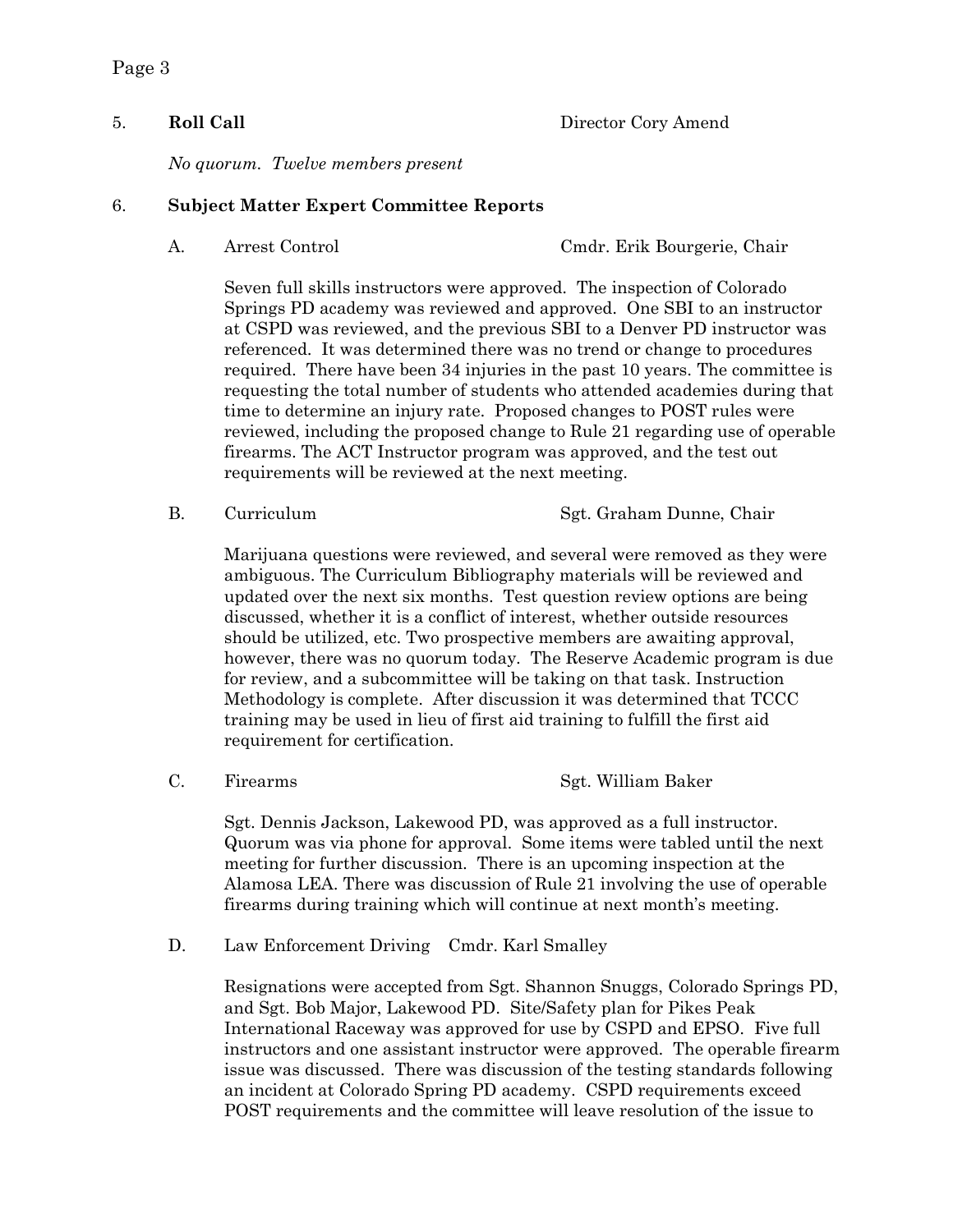CSPD. Vehicle documentation was discussed, and it was determined that it should be left to the academies to track number of vehicles, miles driven, etc. Reviewed the terminology "POST Reviewed" instead of "POST Approved" for instructor classes. Revision is complete on the Driving Instructor Program.

#### *Declaration of a quorum upon arrival of AG Coffman and Sgt. Chanza.*

7. **Approval of POST Minutes** Attorney General Cynthia Coffman  **from December 16, 2016**

*Motion to approve by Chief Phibbs. Approved unanimously.*

|  | <b>Appeal for Denial of Certification</b> | Chief Luis Velez         |
|--|-------------------------------------------|--------------------------|
|  | for Recruit Ken Cordova                   | Pueblo Police Department |

In attendance: Ken Cordova Dep. Chief Troy Davenport, Pueblo Police Department Sergeant James Olonia, Pueblo Police Department Sheriff Kirk Taylor, Pueblo County Sheriff's Office

Director Amend reviewed history of Cordova's convictions and denial of certification. Upon denial, Mr. Cordova requested an appeal to the POST Board. The AG reviewed the process for hearing the appeal. Mr. Cordova and Dep. Chief Davenport wished to address the Board prior to the Board making a decision whether to hear the appeal. Exec. Dir. Hilkey requested they address the Board. The AG clarified that this is not an appeal, only an explanation and Mr. Cordova and Dep. Chief Davenport were not to argue the merits of Director Amend's decision. Dep. Chief Davenport addressed the Board, stated that Ken Cordova has been an exemplary candidate, and stated that there are mitigating circumstances which should be considered. Ken Cordova has attended the academy, and if appeal is granted, will be offered a position with Pueblo Police Department. Sgt. Olonia, Director of Pueblo Police Department Academy, states that he is aware of witness credibility issues regarding the original charges, and would like to present mitigating factors at a hearing by the Board panel.

*Motion to grant request for appeal hearing by Sheriff Bruce. Approved unanimously by roll call vote.*

Exec. Dir. Hilkey, Ms. Knox, and Mayor Rakowsky volunteered for the appeal panel. POST staff will coordinate with all members, and will report the decision to the Board. The decision of the panel will be final.

#### 9. **Peace Officer Certification Revocation** Director Cory Amend **Actions**

A. **POST Rule 9 - Revocation of Peace Officer Certifications – Felony Convictions:** § 24-31-305, CRS(2)(a) A Colorado peace officer certification issued pursuant to subsection (1) or (1.3) of this section or 24-31-308 shall be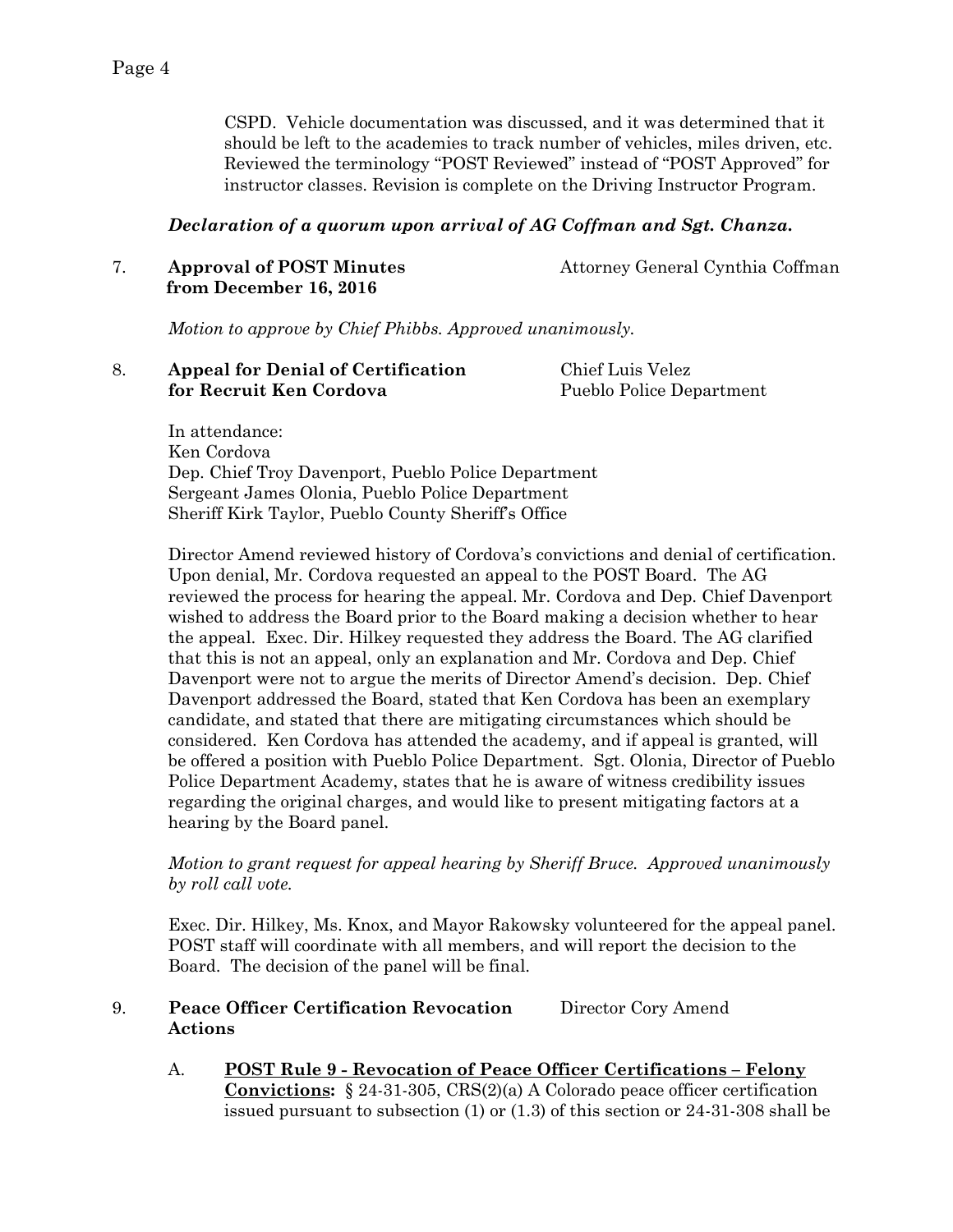suspended or revoked by the POST Board if the certificate holder has been convicted of a felony, or has been convicted on or after July 1, 2001, of any misdemeanor described in subsection  $(1.5)$  of  $\S$  24-31-305 CRS, or has otherwise failed to meet the certification requirements established by the Board. For purposes of this rule, the term 'conviction' includes any deferred judgments or deferred sentences imposed by a court.

1. No. F17-01, **Ryan A. Wagner**, Certification B17474 (PID 138352). On February 4, 2016, respondent was convicted of three counts of Stalking-Emotional Distress, §18-3-602(1)(c) CRS, a Class 5 felony. The respondent was employed as a peace officer on the date of the offense (Date of Offense: May 15, 2014 – Separated: October 6, 2014). The respondent has failed to comply with POST Show Cause Order No. F17-01 by failing to appear at the scheduled Show Cause Hearing on January 9, 2017. Director Amend recommends revocation of **Ryan A. Wagner's** Colorado Peace Officer Certification B17474 (PID 138352).

*Motion to revoke by Sheriff McKee. Approved unanimously.*

2. No. F17-02, **Jeffrey Scott Hartman**, Certification B3885 (PID 113554). On January 21, 2016, respondent was convicted of one count of Embezzlement of Public Property, §18-8-407 CRS, a Class 5 Felony, and one count of Official Misconduct, §18-8-404 CRS, a Class 2 misdemeanor. The respondent was employed as a peace officer on the date of the offense (Date of Offense: January 17, 2014 – Separated: April 16, 2014). The respondent has failed to comply with POST Show Cause Order No. F17-02 by failing to appear at the scheduled Show Cause Hearing on January 9, 2017. Director Amend recommends revocation of **Jeffrey Scott Hartman's** Colorado Peace Officer Certification B3885 (PID 113554).

*Motion to revoke by Sheriff Wegener. Approved unanimously.*

- B. **POST Rule 9 - Revocation of Peace Officer Certifications – Misdemeanor Convictions:** § 24-31-305, CRS(2)(a) A Colorado peace officer certification issued pursuant to subsection (1) or (1.3) of this section or 24-31-308 shall be suspended or revoked by the POST Board if the certificate holder has been convicted of a felony at any time, or has been convicted on or after July 1, 2001, of any misdemeanor described in subsection  $(1.5)$  of  $\S$  24-31-305 CRS, or has otherwise failed to meet the certification requirements established by the Board. For purposes of this rule, the term 'conviction' includes any deferred judgments or deferred sentences imposed by a court. Revocation of peace officer certificates based upon conviction(s) of misdemeanor crimes are recognized in  $\S 24-31-305(1.5)$  (b) thru (h), CRS
	- 1. No. M16-03, **Scott Walter William House,** Certification B5544-1632 (PID 5544-1632). On October 14, 2016, respondent was convicted of one count of Harassment, §18-9-111(1)(a) CRS, a Class 3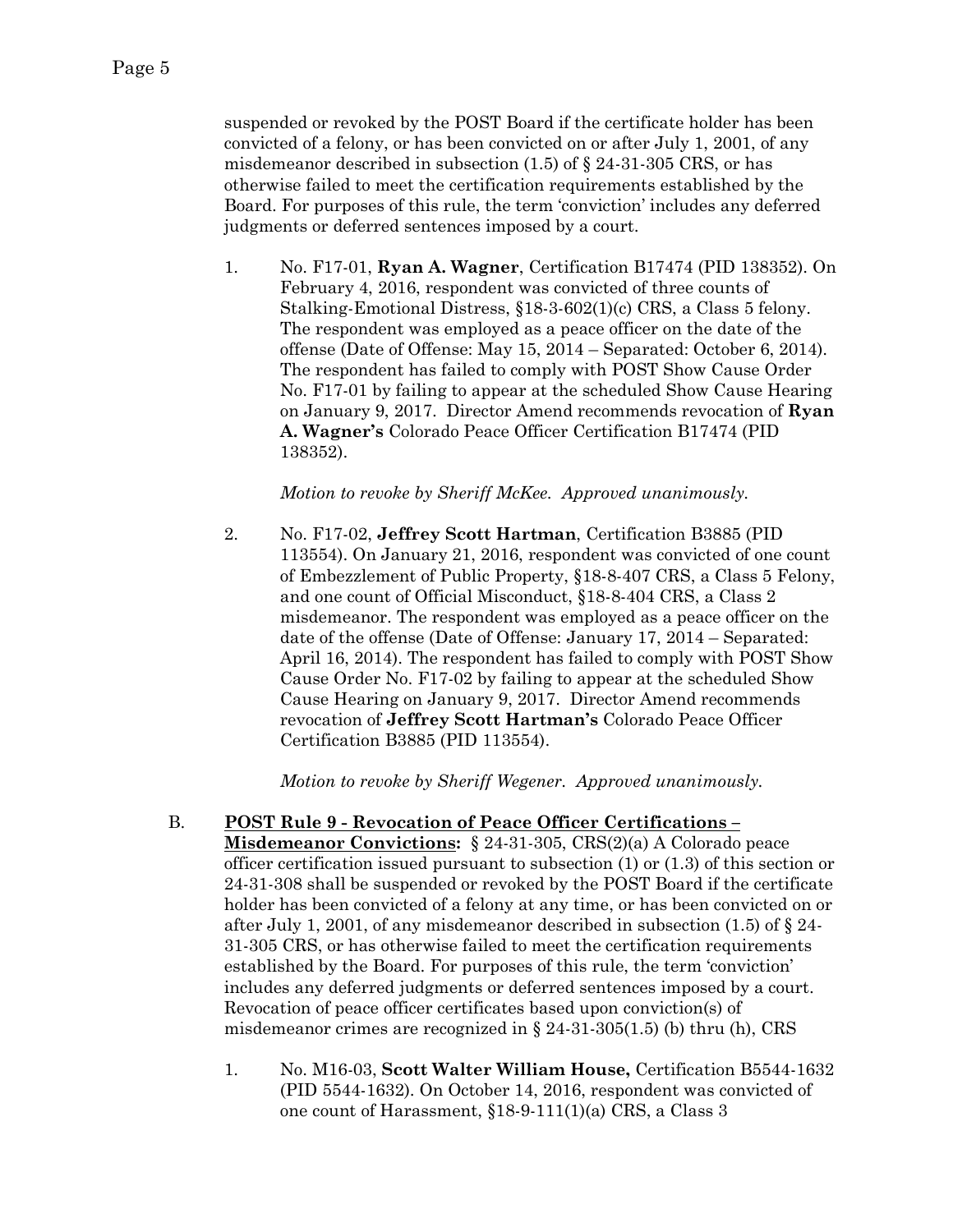Misdemeanor. The respondent was not employed as a peace officer on the date of the offense (Date of Offense: June 27, 2016 - Never employed). The respondent has failed to comply with POST Show Cause Order No. M16-03 by failing to appear at the scheduled Show Cause Hearing on November 22, 2016. Director Amend recommends revocation of **Scott Walter William House's** Colorado Peace Officer Certification B5544-1632 (PID 5544-1632).

*Motion to revoke by Sheriff Bruce. Approved unanimously.*

2. No. M16-04, **Donald A Kelly,** Certification B17251 (PID 134808). On September 21, 2016, respondent was convicted of one count of Assault, §18-3-204(1)(a) CRS, a Class 1 Misdemeanor. The respondent was employed as a peace officer on the date of the offense (Date of Offense: September 7, 2016 – Separated: September 21, 2016). The respondent has failed to comply with POST Show Cause Order No. M16-04 by failing to appear at the scheduled Show Cause Hearing on November 28, 2016, Director Amend recommends revocation of **Donald A Kelly's** Colorado Peace Officer Certification B17251 (PID 134808).

*Motion to revoke by Sgt. Chanza. Approved unanimously.*

3. No. M17-01, **Marc A. Ziolkowski,** Certification B12224 (PID 124517). On September 11, 2016, respondent was convicted of one count of Official Misconduct, §18-8-404 CRS, a Class 2 Misdemeanor, and one count of Harassment-strike/shove/kick §18-9-111(1)(a) CRS, a Class 3 Misdemeanor. The respondent was not employed as a peace officer on the date of the offense (Date of Offense: April 6, 2015 – Separated: April 2, 2014). The respondent has failed to comply with POST Show Cause Order No. M17-01 by failing to appear at the scheduled Show Cause Hearing on January 9, 2017. Director Amend recommends revocation of **Marc A. Ziolkowski's** Colorado Peace Officer Certification B12224 (PID 124517).

*Motion to revoke by Exec. Dir. Hilkey. Sheriff Wegener recused himself. Revocation approved by 13 members.* 

4. No. M17-02, **Gage A. Wright,** Certification B8519 (PID 114820). On February 29, 2016, respondent was convicted of one count of Official Misconduct, §18-8-404 CRS, a Class 2 Misdemeanor. The respondent was employed as a peace officer on the date of the offense (Date of Offense: August 13, 2014 – Separated October 14, 2014). The respondent has failed to comply with POST Show Cause Order No. M17-02 by failing to appear at the scheduled Show Cause Hearing on January 9, 2017. Director Amend recommends revocation of **Gage A. Wright's** Colorado Peace Officer Certification B8519 (PID 114820).

*Motion to revoke by Ms. Quimby. Approved unanimously.*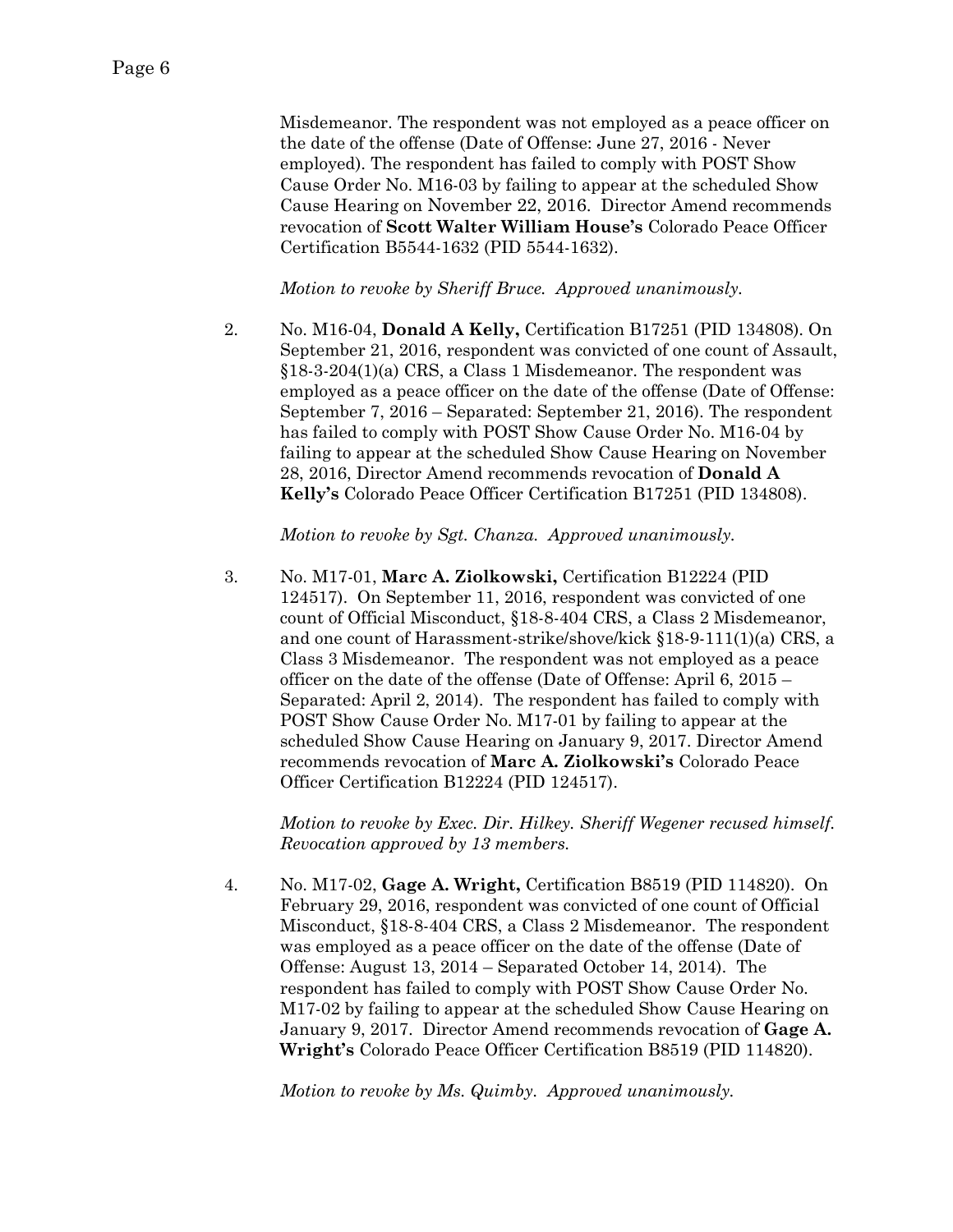# 10. **Formal Rulemaking Hearing** Attorney General Cynthia Coffman

Board Counsel Stacy Worthington Director Cory Amend

The rulemaking hearing began at 10:53 am. Board members' presence was recorded. Director Amend reviewed the changes to each rule.

There was concern regarding the requirement suggested in Rules  $7(e)$ ,  $8(f)$  and  $9(e)$ that appeal hearings must be held within 30 days. After discussion of possible options, it was decided to change "must be held" to "must commence" within 30 days in all three rules.

The Board determined to change the language of Rule 18 to allow the POST director, the ability to reinstate an officer's suspended certification, if suspended due to training requirement non-compliance, rather than requiring a POST Board vote to reinstate.

*All rule changes were approved unanimously, with the mentioned amendments to Rules 7, 8, 9 and 18.* 

The rulemaking session was concluded at 11:51 am.

## 11. **SRO Curriculum** Director Cory Amend

Director Amend outlined the statutory requirements regarding school resource officer training, in effect from January 1, 2014. The 40-hour CASRO and NASRO curricula were originally considered. An additional 16-hour active shooter component was added to the curriculum, for a total of 56 hours. The course was reduced to 40 hours, but retained the 16-hour active shooter component. Components that were eliminated are not presently being taught to Colorado SROs. The 16-hour active shooter component is taught as a stand-alone class. Director Amend recommends that Colorado establish and adapt the existing NASRO curriculum which is reviewed and updated annually. CASRO, NASRO, CACP and Colorado Department of Education support this change. CSOC wishes to leave support to individual sheriffs. There was general discussion regarding impact of extended training on small agencies, recognition of existing training, and existence of the 8-hour course which was allowed for agencies without designated SROs. It may require a legislative change to define SRO training. There have been requests for legislative analysis, regarding whether there may be more than one curriculum. Director Amend would like to have NASRO curriculum approved for use by Colorado, and also request a motion for legislative action to allow more than one curriculum. The Board would like to see analysis prior to moving forward.

After further discussion the Board and Director Amend opted to research further options and present it for a vote at a later date.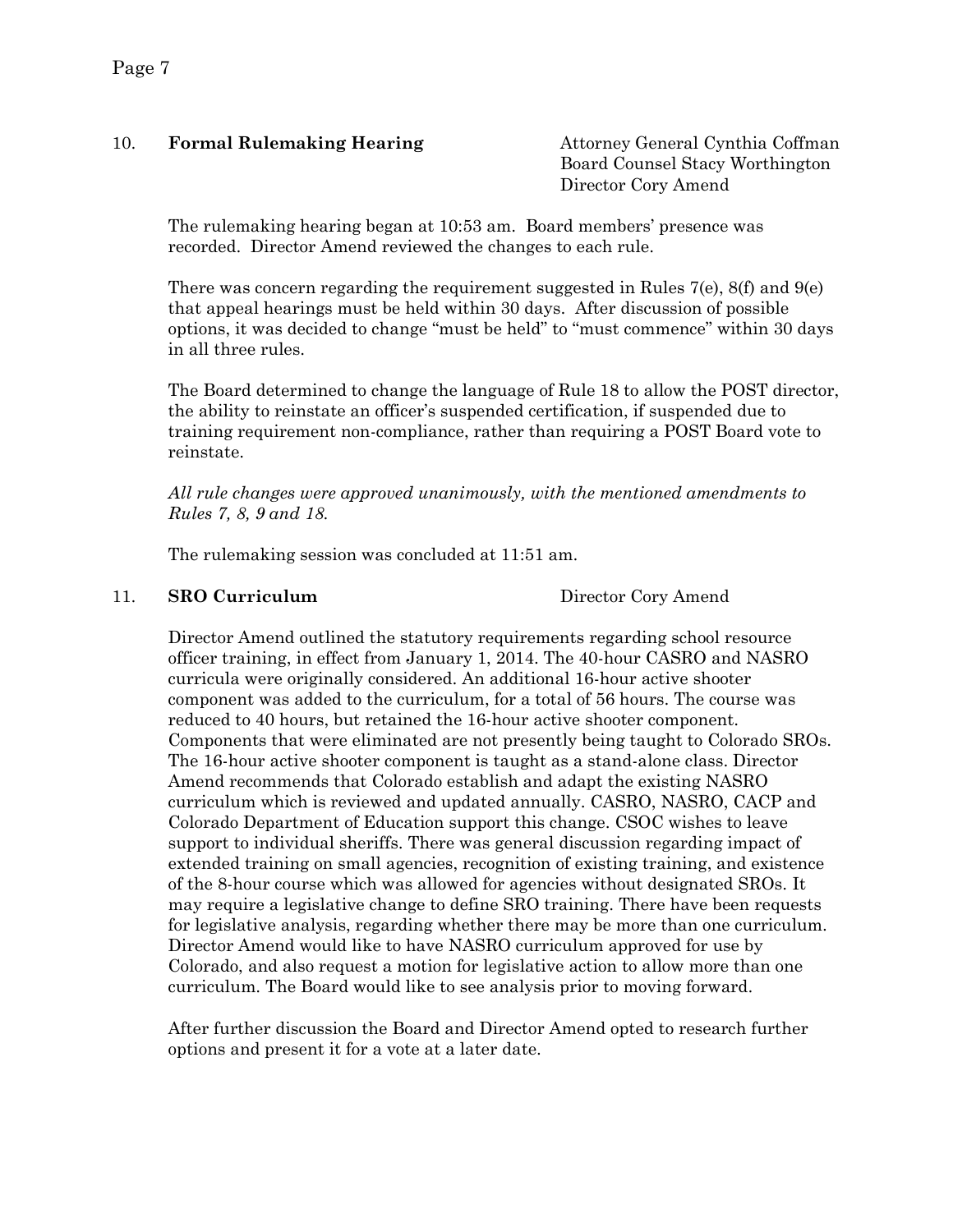The Code of Ethics was originally proposed at the September Board meeting, and the Board requested wording changes for clarification. The revised version was presented at the December Board meeting, but at the time of the vote, there was no longer a quorum. The Board discussed whether the revision addressed concerns.

*Exec. Dir. Hilkey moved to accept the Code of Ethics as written. Approved unanimously.* 

13. **2017-2020 Strategic Plan** Director Cory Amend

The strategic plan was discussed at the September Board meeting, and reviewed at the December Board meeting. There are six categories with specific topics as previously discussed.

*Motion by Sheriff McKee to accept strategic plan as written. Approved unanimously.*

14. **2016 Compliance Report** Bob Baker

In-Service Training Manager

Mr. Baker presented the results of the Rule 28 compliance report and reviewed some details. Agencies are 96.8% compliant, with eight agencies and 24 officers out of compliance, from a total of 253 agencies and 13,220 officers. There was a 70% decrease in number of non-compliant agencies, and an 80% decrease in number of non-compliant officers from last year. Agencies not only realized the consequence of non-compliance, but began entering training earlier.

15. **Police One** Director Cory Amend

DOL and Police One will be completing a contract within a few days to provide Police One subscriptions to all agencies requesting one. Two one-year contracts would commence on July 1, 2017, with any necessary changes made after the first year. The contract is contingent on receiving funding from the legislature. Any agency currently using Police One can utilize the POST-funded two years, and their remaining paid subscription will be added to the end of that two years. The contract covers up to 13,500 peace officers, which includes all of the "shall be certified" peace officers and many of the "may be certified" peace officers. It excludes coroners, firefighters, arson investigators, railroad investigators, or Colorado DOC officers. Jenn Anderson, DOL Legislative Liaison stated that the decision item was approved by JBC and is included in the budget bill which will be introduced on March 27, 2017.